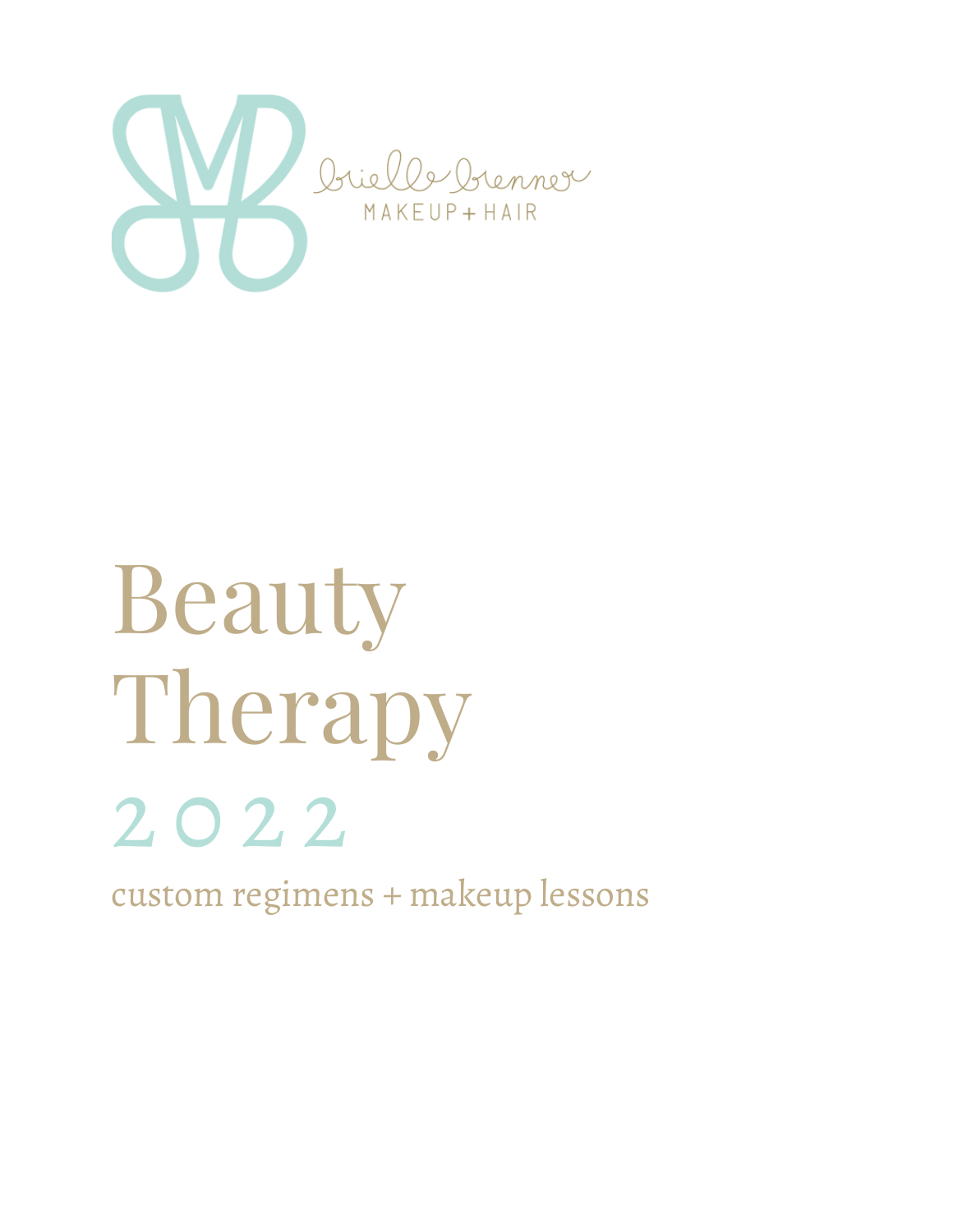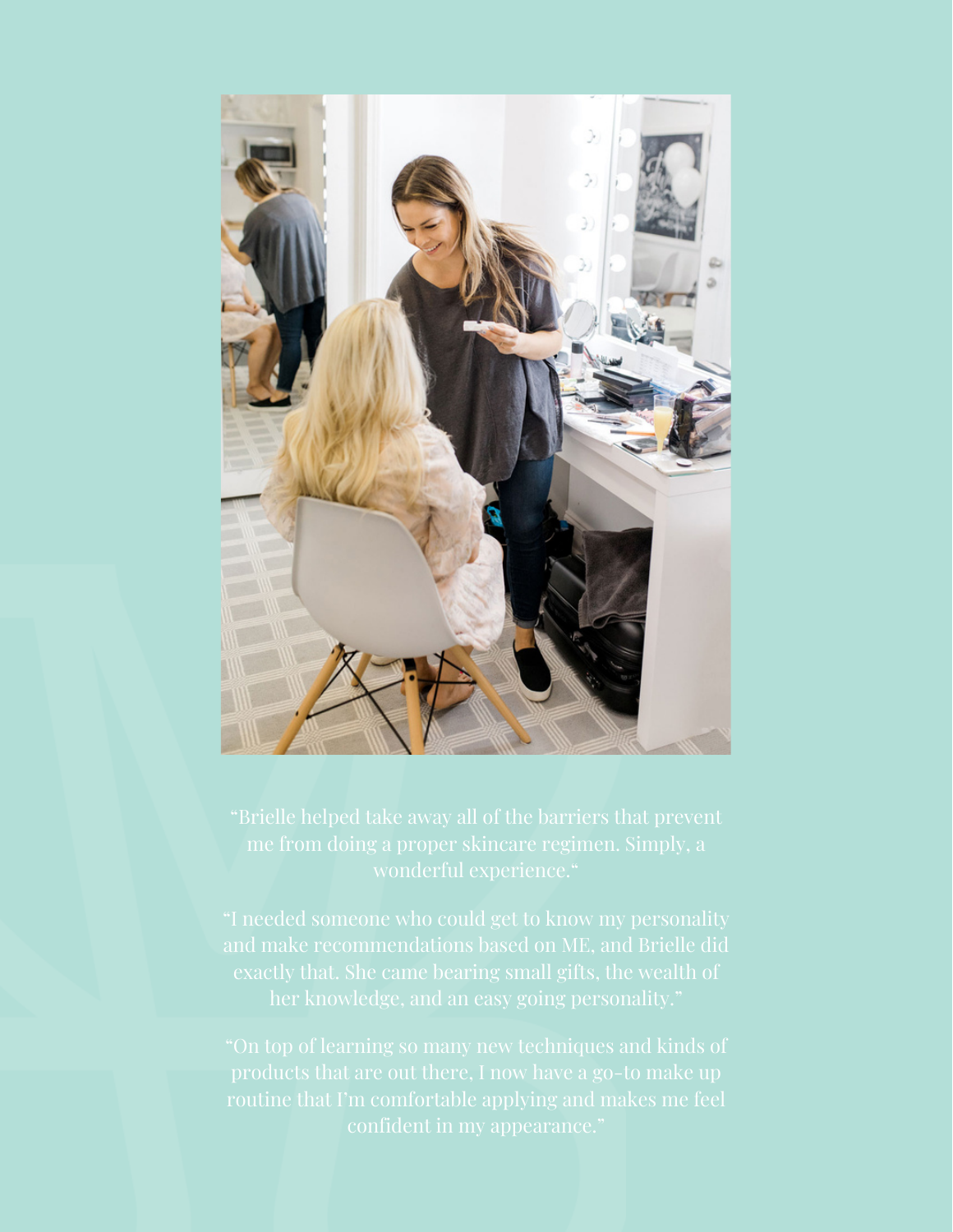

Hey there!

I am so excited to take you through *Beauty Therapy***,** my signature program for custom regimens and makeup lessons.

This is more than a fun experience. It is designed to fix issues and help instill confidence in yourself.

During Beauty Therapy, you will learn to care more for YOU by letting me guide you to the proper skincare and makeup products while teaching you to use them in the right way. We will work together to build a strong foundation through hands-on instruction where you will learn professional makeup techniques and appropriate skincare layering.

I have split my coaching up into 2 options: one that is product-focused and designed for you if you need a new & effective regimen created by a pro *(me!)*, and a second option that includes a hands-on makeup lesson along with a custom regimen.

I love Beauty Therapy because of all the benefits it offers to my clients, and I cannot wait to work with YOU.

xoxoxo,

Brielle

**Brenner Beauty, Owner** Brielle@BrennerBeauty.com www.BrennerBeauty.com (404) 919-1806

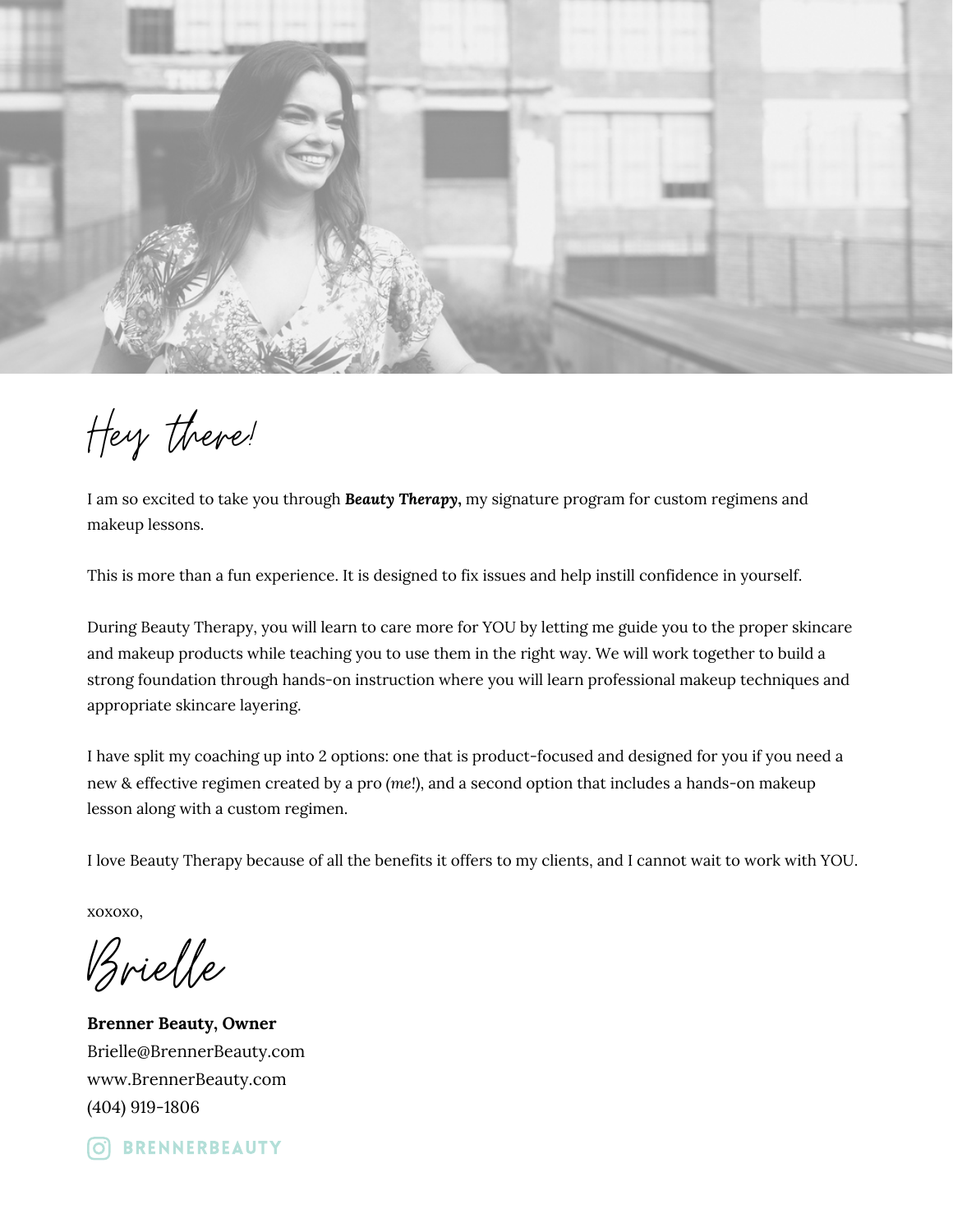# packages & pricing

### Custom Regimen \$195

Whether you live in the Georgia area or are out of town, this coaching option is designed to help you learn the exact products that will work for you. Choose skincare or makeup and we will focus your regimen that way.

This program is designed for you if you are struggling with stubborn skin issues and need a new regimen to help get your skin back to glowing and healthy. It's also a great option if you feel like you want to focus on a "makeup bag rehab". Maybe you know how to put makeup on already but have been using the same products for years and want a new list of goto's.

I will create a list of products that work for you according to your needs + wants and will help sort through your old products too.

#### **What you'll get:**

- Custom Skincare or Makeup Regimen
- Products ordered for you
- Product education with notes on proper usage
- (1) Intro Call & (1) Followup Call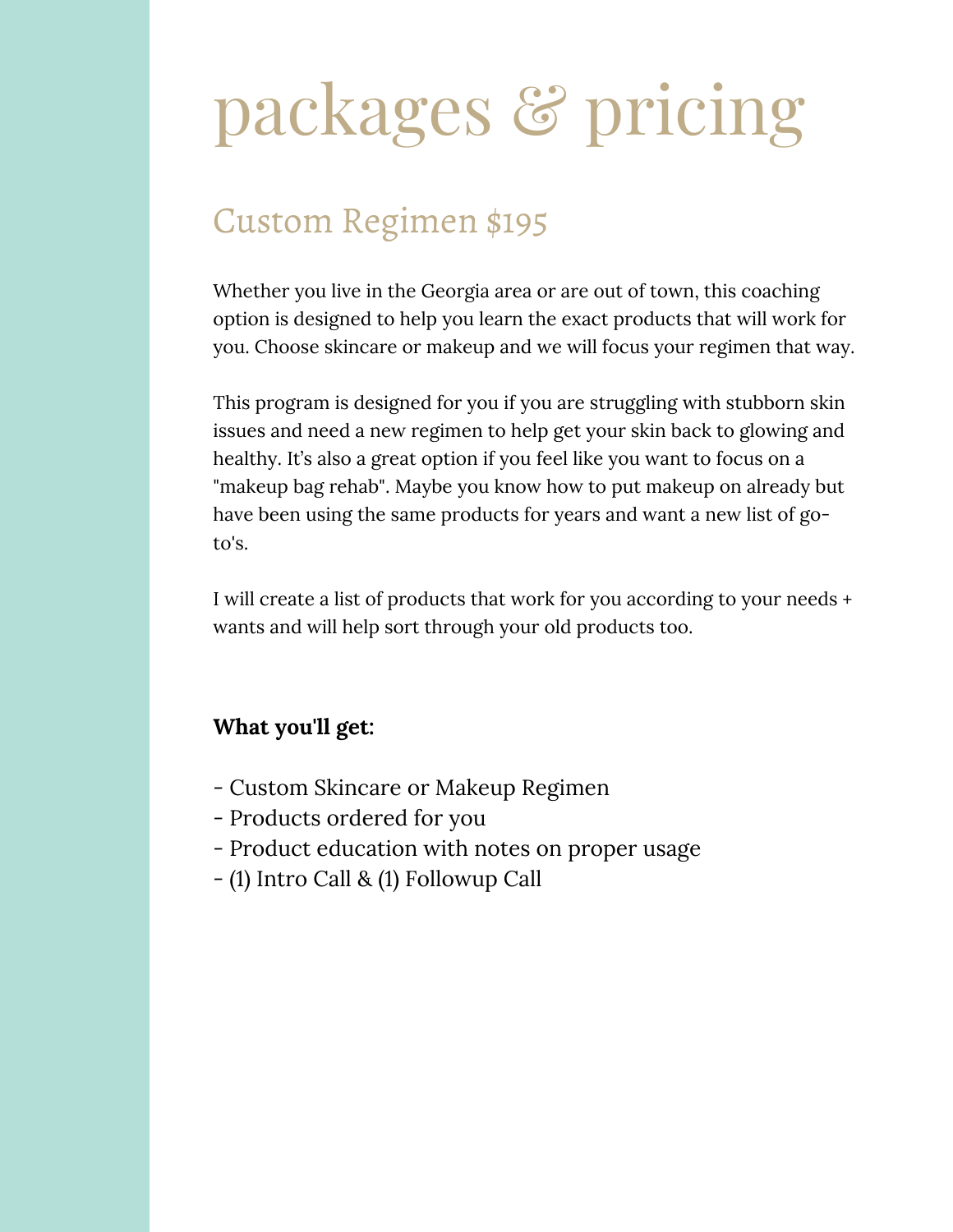### Hands-on Skincare & Makeup Coaching \$595

I get so many questions, daily, about what skincare products are good, and how to put eyeshadow on and make it stay?!

This program is for you if you find yourself wondering "Why do I have all this makeup I never use?", "Will there ever be a foundation that matches my skin tone?", and "Am I just the only one in the world struggling to blend this eyeshadow?"

I bet you have no more than 10 minutes in the morning to do both your skincare and makeup before you rush off to work? Or if you have kids, you probably have 2.5 minutes (that you use to breathe) and not much time for anything else.

Let me help you narrow your products down to exactly what you need, and then teach you how and why to use them the right way.

Makeup will be fun after this program and the hands-on technique training will change your makeup skills forever!

#### **What you'll get:**

- Custom Skincare or Makeup Regimen
- Product ordering to your door
- Product education & extensive notes on proper layering
- Hands-on Makeup lesson (2 hrs) virtually or in person
- (1) Intro Call & (1) Followup Call
- Access to Brielle for questions and product updates for up to 3 months